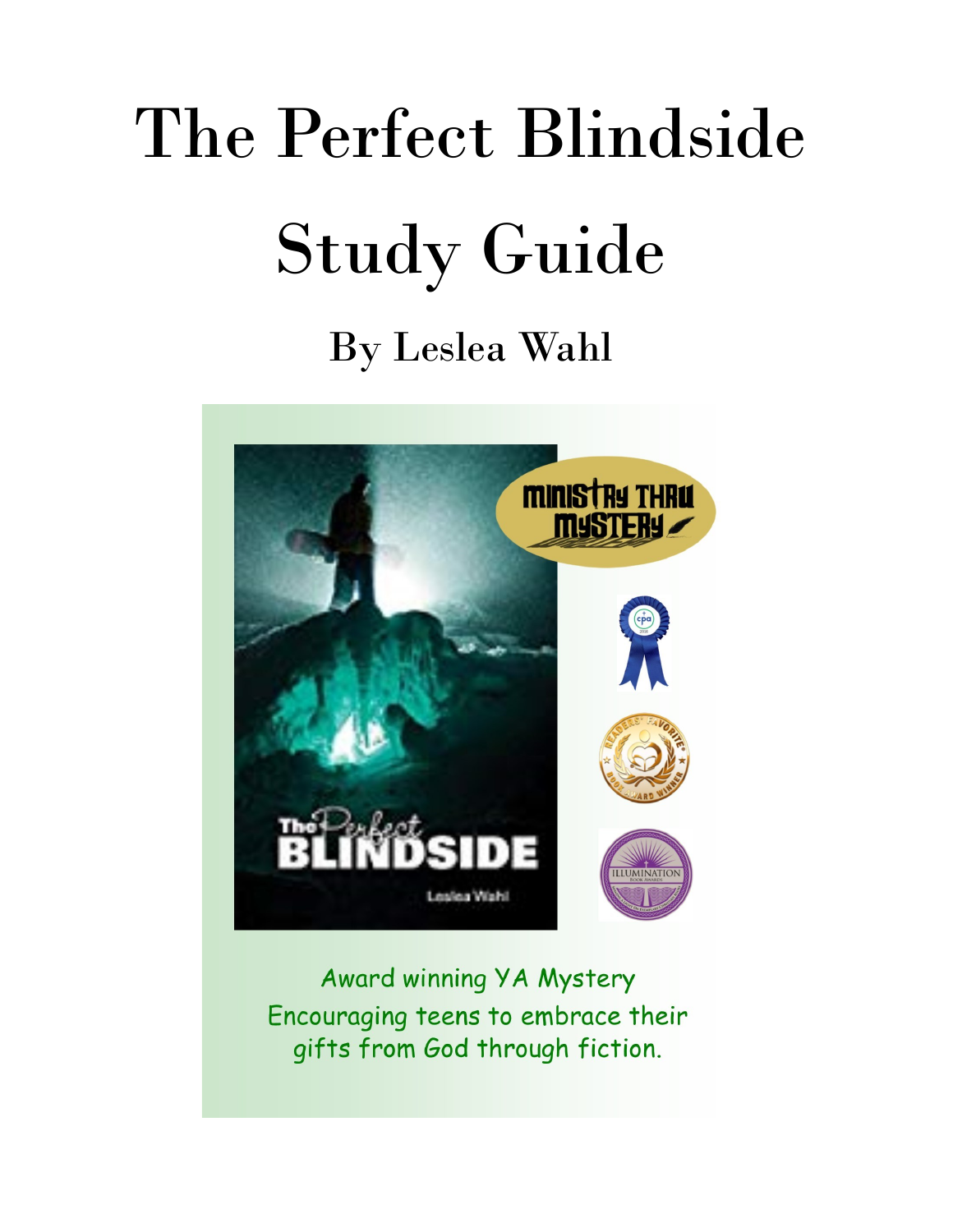## Table of Contents

Note to Instructor Synopsis Chapters 1-2 Chapters 3-4 Chapters 5-6 Chapters 7-8 Chapters 9-10 Chapters 11-13 Chapters 14-15 Chapters 16-17 Chapters 18-20 Answer Key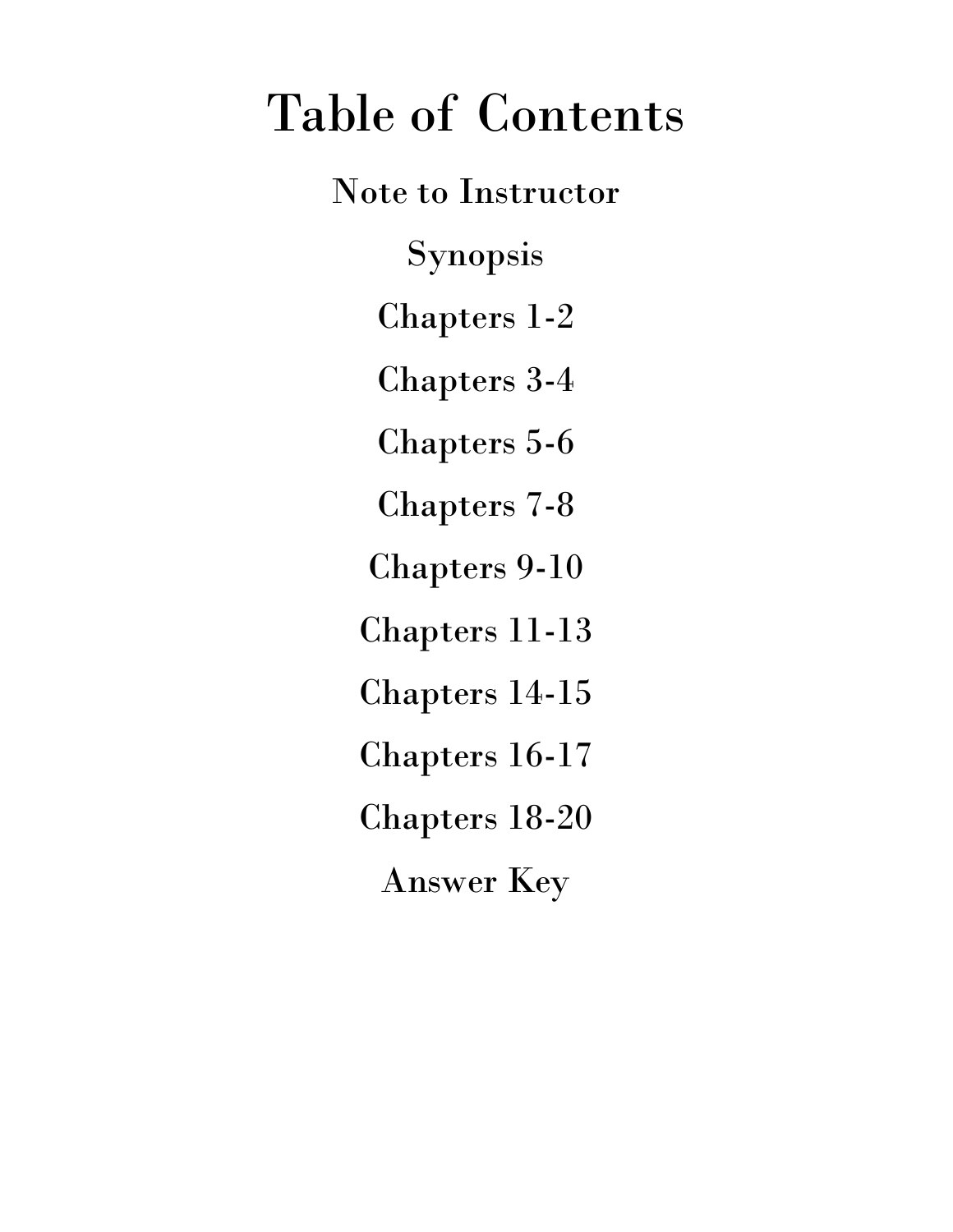### Note to Instructor

This study guide is intended to help students analyze the story by providing comprehension questions. These questions are designed to be adaptable and can be answered with one or two sentences or with longer essays. Keep in mind, the student's answers will probably be slightly different than the answers provided. They may also be used as discussion questions, as springboards to more in-depth analysis. Select the questions appropriate for your student(s). This guide is created in the OLVS curriculum style.

### **Summary**

Fresh off winning a silver-medal, sixteen-year-old snowboarding sensation, Jake Taylor's ego has become as large as his tricks on the superpipe. After his instant catapult to fame, his parents move him to a small Colorado mountain town, hoping to find a more wholesome environment.

Sophie Metcalf, like most of the nation, watched Jake's rise to fame with fascination. However, her initial excitement for his move to Silver Springs quickly melts away when she observes a side of him that no one else seems to see - an arrogant, egotistical jerk.

A series of unexpected run-ins thrust Jake and Sophie together. As they begin to trust one another and their feelings grow, they are unwittingly pulled into the dangerous events around town that could cost them the ultimate price – their lives. With no one to rely on except each other and God, the two must not only expose the criminals and halt the drug-dealing, but figure out a way to stay alive.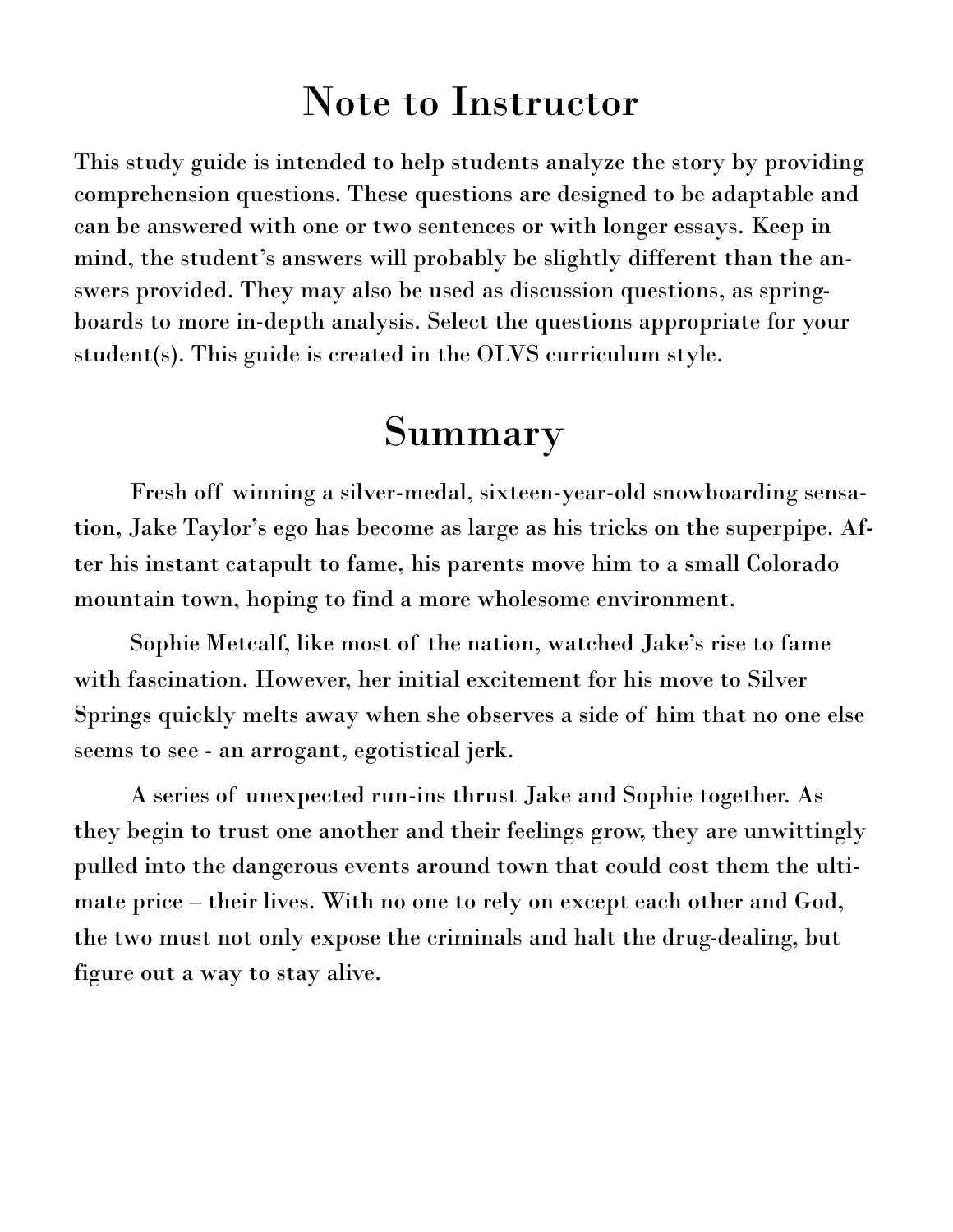## Chapters 1-2

1. How does Jake feel about reporters?

2. How does Jake feel about his move to Silver Springs?

3.What is Jake's plan to deal with this move?

4.Who were Jake's good childhood friends? Are they still friends?

5. Is Sophie excited about her first day of school? Why or why not?

6. Was Sophie a fan of Jake Taylor during the Olympics?

7. We find out a few reasons why Sophie changed her mind and doesn't like Jake. Can you name one?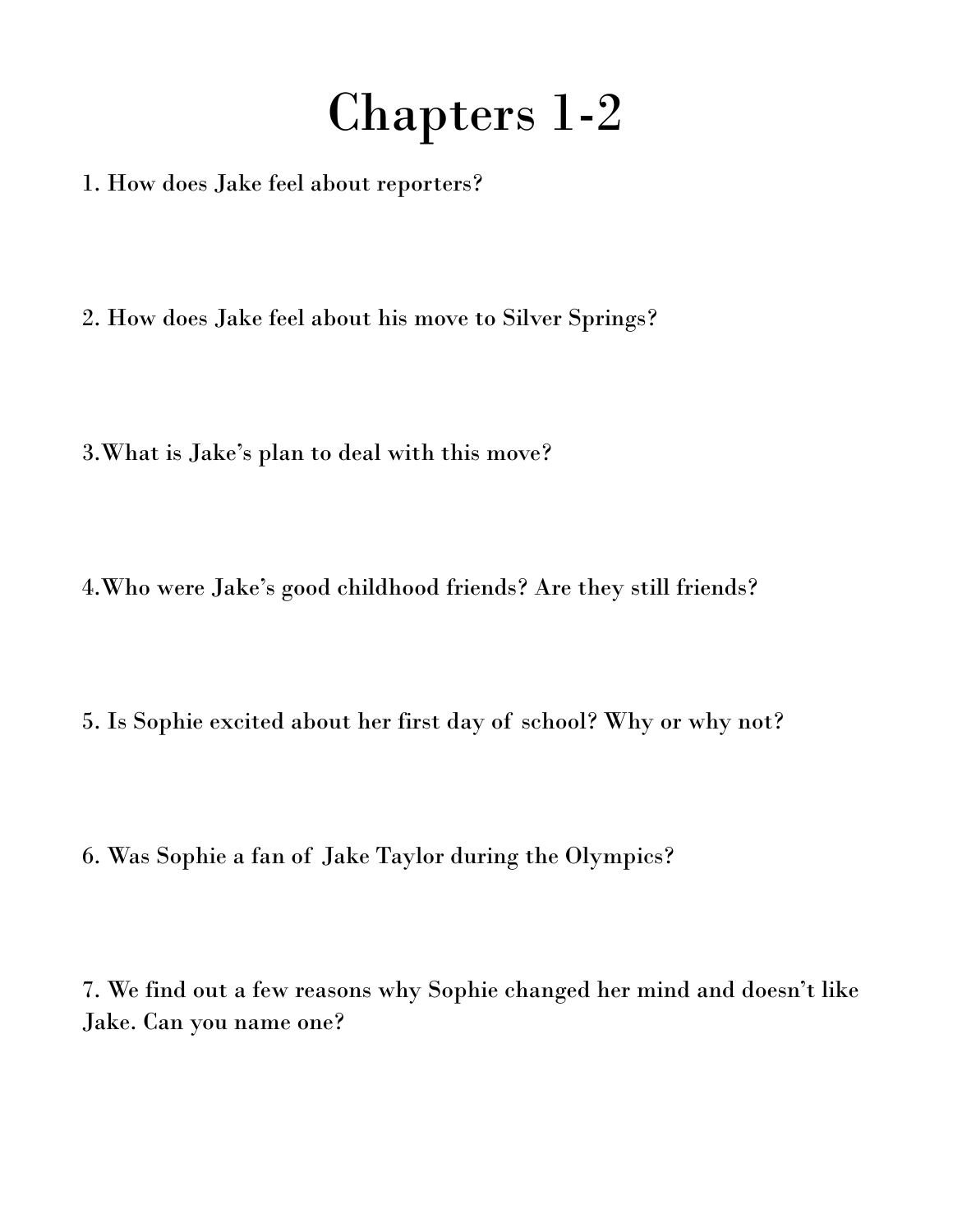### Chapters 3-4

1. Mallory and her friends ask Jake about his hobbies. What does he realize?

2. Who does Jake refer to as the Ice Princess? Why?

- 3. What do Jake and his parents argue about?
- 4. What odd thing does Sophie notice on her hike?
- 5. How did Claim Jumpers Creek get its name?
- 6. What does Jake ask Sophie to do for him?
- 7. What is Sophie's reaction?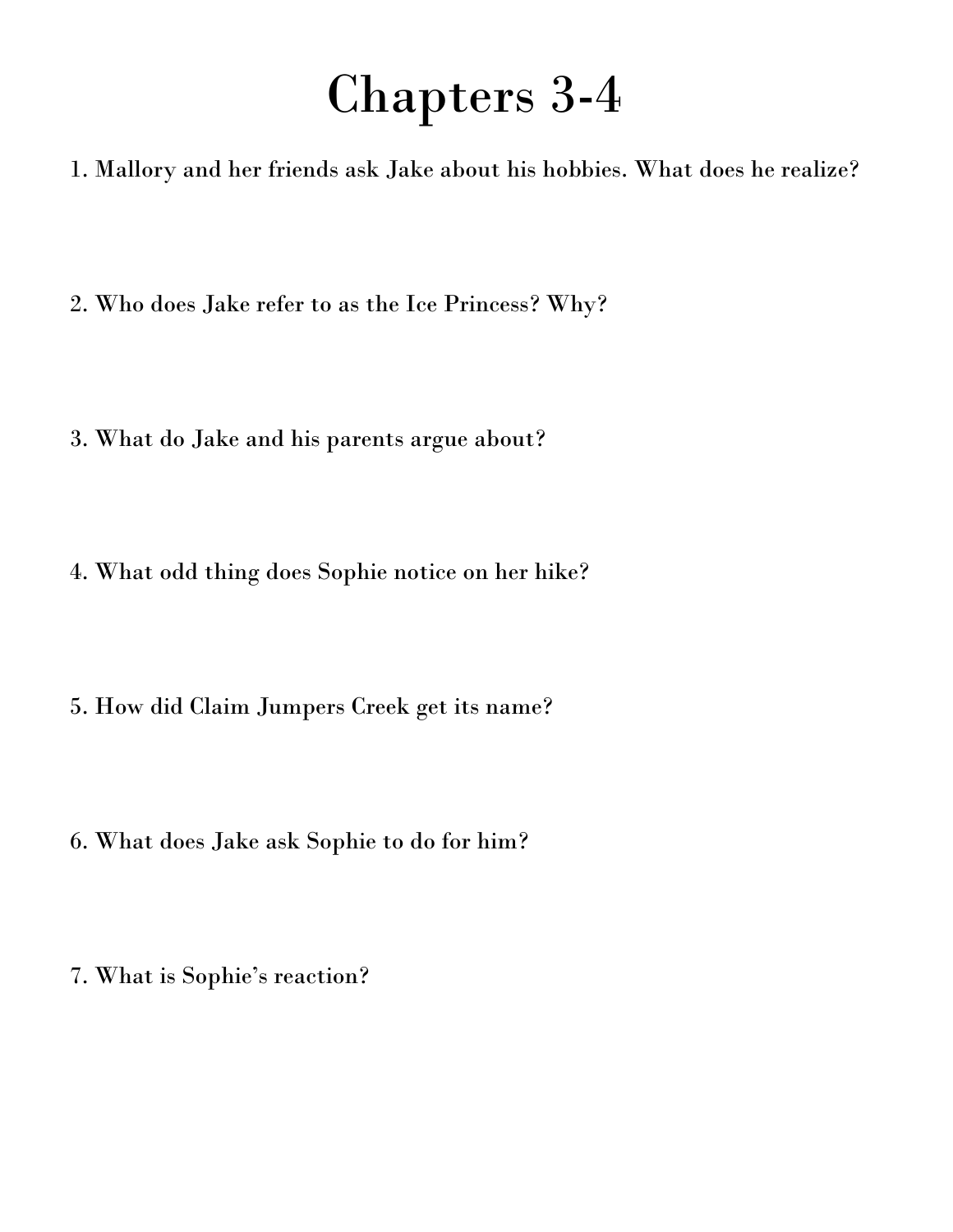# Chapters 5-6

- 1. What event is Jake helping at?
- 2. How does Jake first feel about going to this event?
- 3. What does Rachael tell him about her friend Emma?
- 4. What does Jake realize about his life? What's his new plan?
- 5. What does downtown Silver Springs resemble?
- 6. What was the library building originally?
- 7. Where does Sophie take Jake? Why is it there?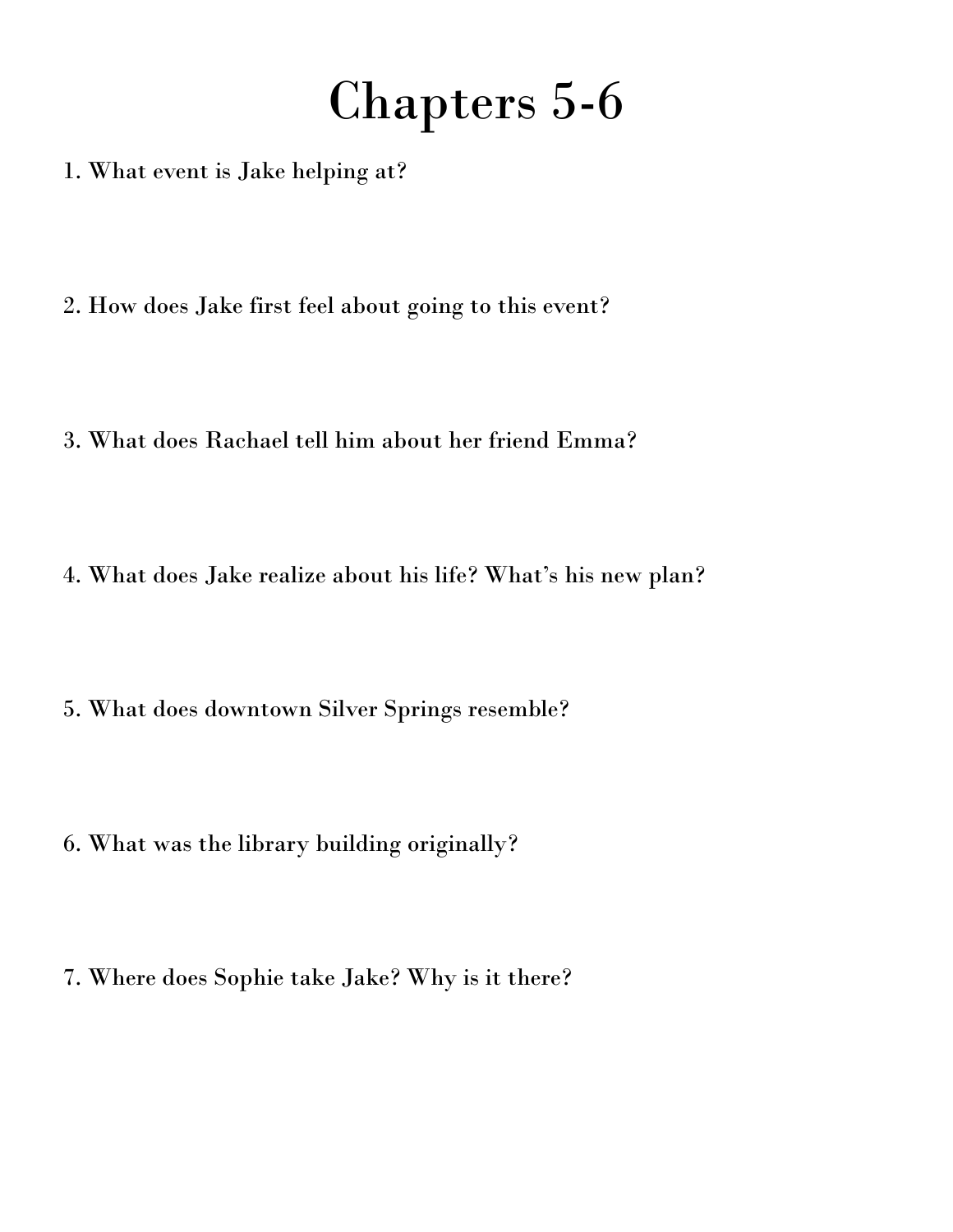### Chapters 7-8

1. Jake and his mom are going on a trip. Where are they going and why?

2. At the ceremony and after-party, Jake meets some interesting people. Who is the only one he connects with?

3. While Jake is there, who does he think about? Is this surprising to him?

4. At the end of the evening, Jake's mom is concerned about something. What?

- 5. Who shows up at Sophie's house unexpectedly? Where does he want to go?
- 6. How does Sophie convince herself that going with him is a good idea?

7.What is the piece of Old West history that Jake tells Sophie about?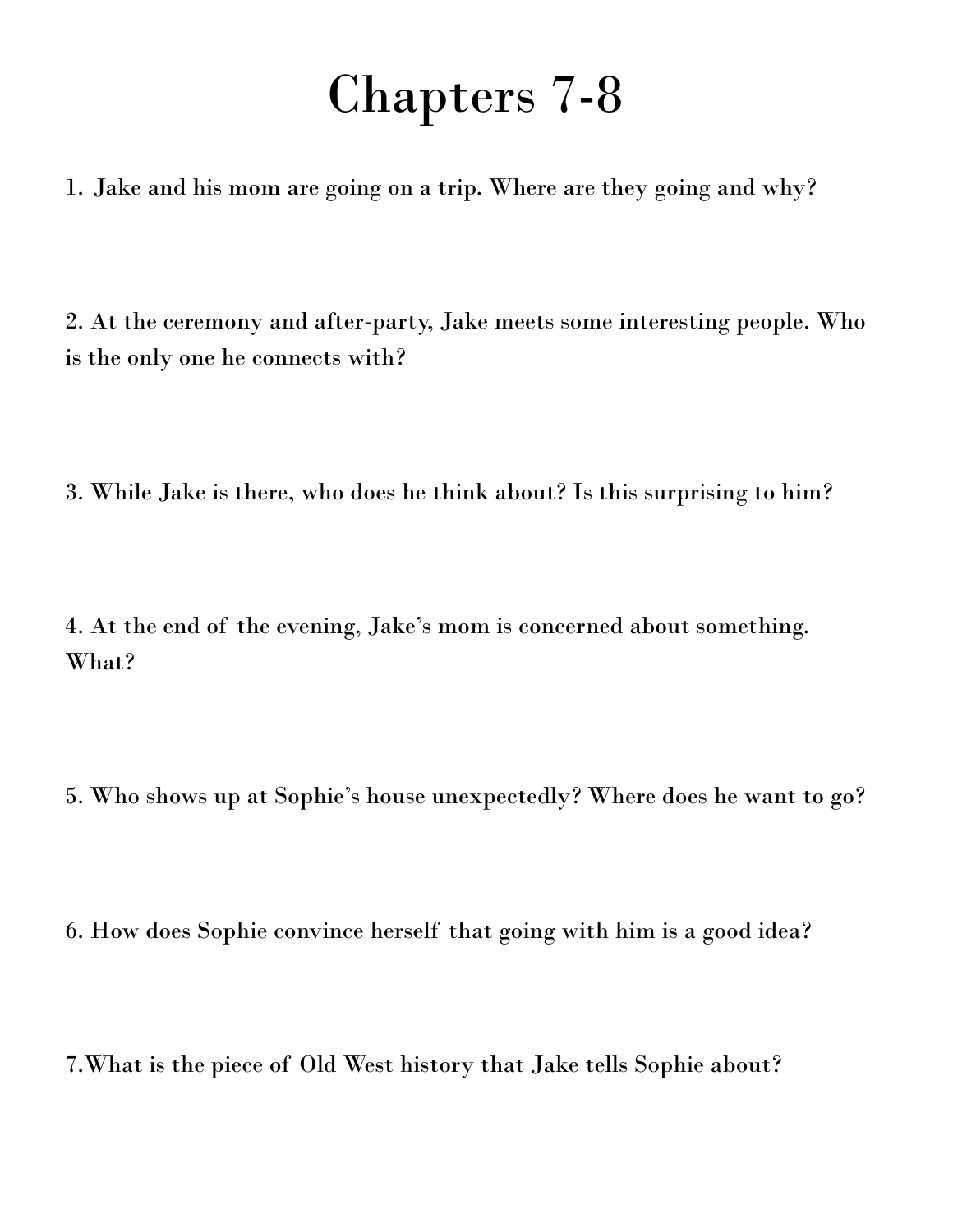### Chapters 9-10

- 1. Where are Jake and his teammates?
- 2. Jake is surprised to see Sophie there. What does he teach her to do?
- 3. How did the town of Breckenridge get its name?

4. What is the name of Jake's signature snowboarding move? Why is it named that?

- 5. Kate confronts Sophie about something. What is it?
- 6. What does Deputy Grady give to Sophie?
- 7. How does Sophie occupy her time while Jake is away?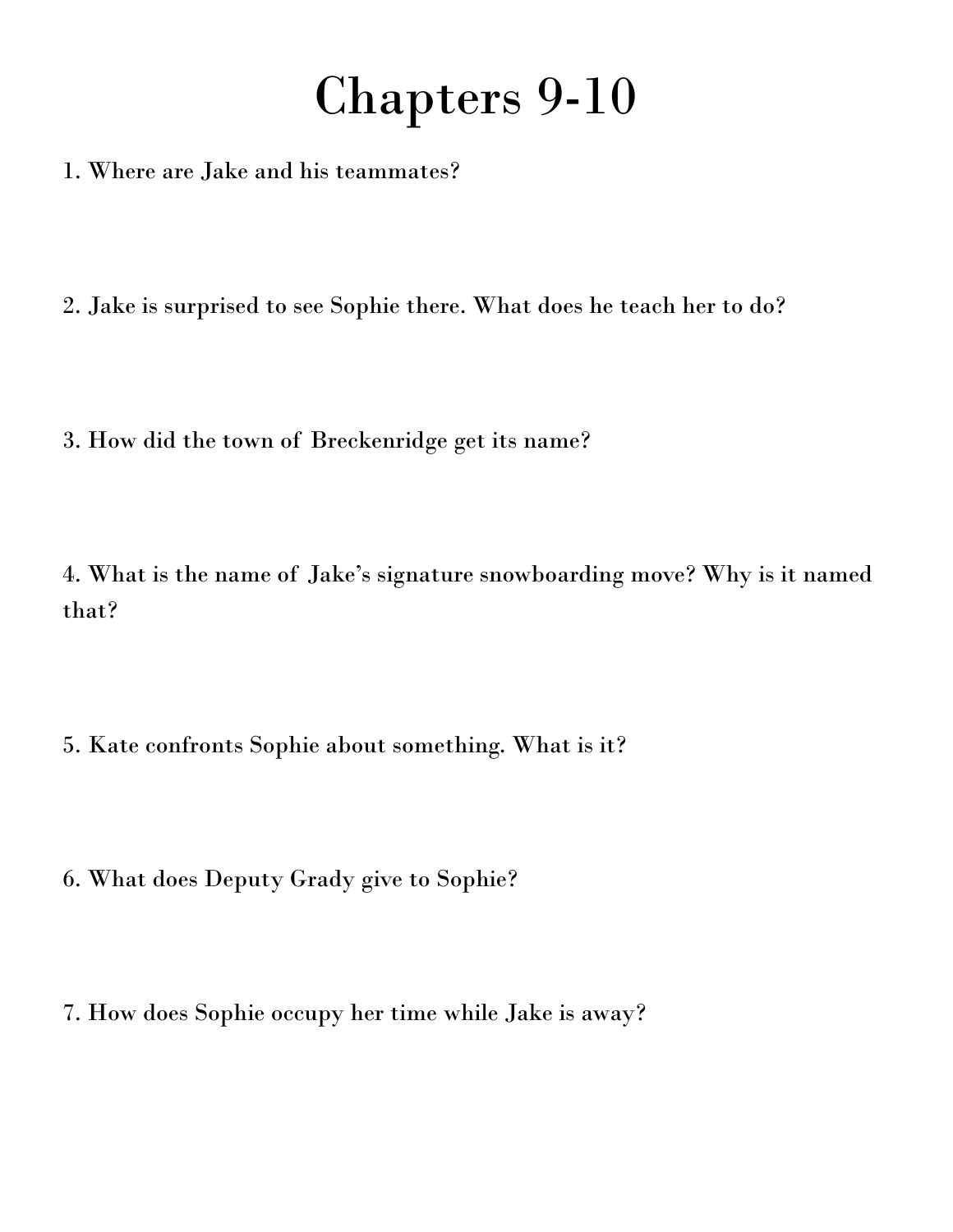# Chapters 11-13

- 1. What happened during Jake's week of training?
- 2. What happened while Jake was hiking to the mine?
- 3. Why do Jake and Sophie decide to go back to the mine?
- 4. How does Sophie describe how God talks to her?
- 5. What happens on Jake's drive home from Sophie's house?
- 6. What is the fallout from the scandal? What is Sophie's reaction?
- 7. What does Jake figure out?
- 8. What does Jake decide to do?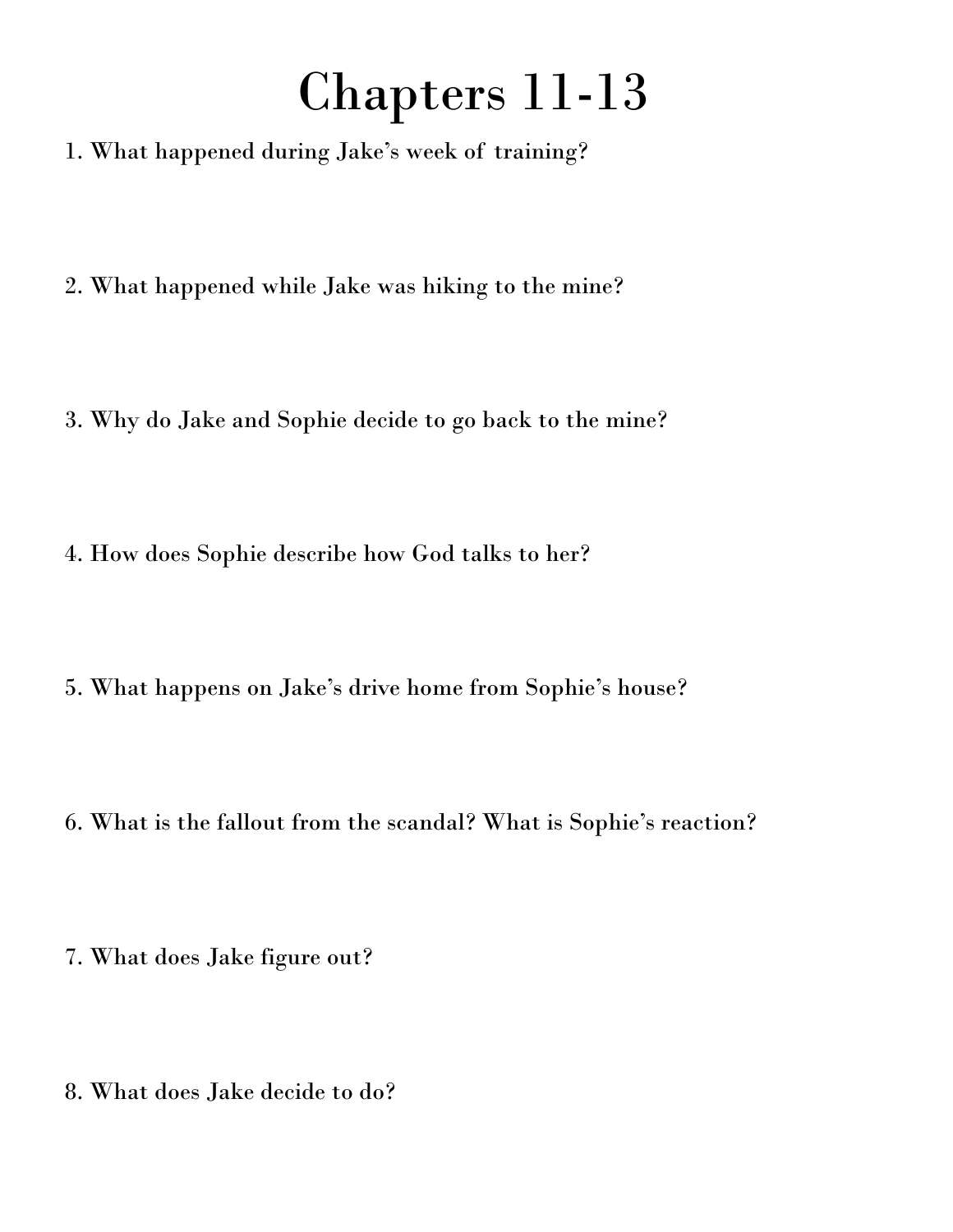### Chapters 14-15

- 1. When Sophie meets up with Jake, what does he tell her?
- 2. Kate tells Sophie to check out a celebrity magazine. What does Sophie find?
- 3. Jake decides to take things into his own hands. What does he tell the sheriff?
- 4. How does the sheriff respond?
- 5. When Jake heads back to the mine, what does he overhear?
- 6. When Jake realizes his plan is flawed, why does he stop at the library?
- 7. What happens when Jake gets the incriminating evidence?
- 8. How does Jake contact Sophie?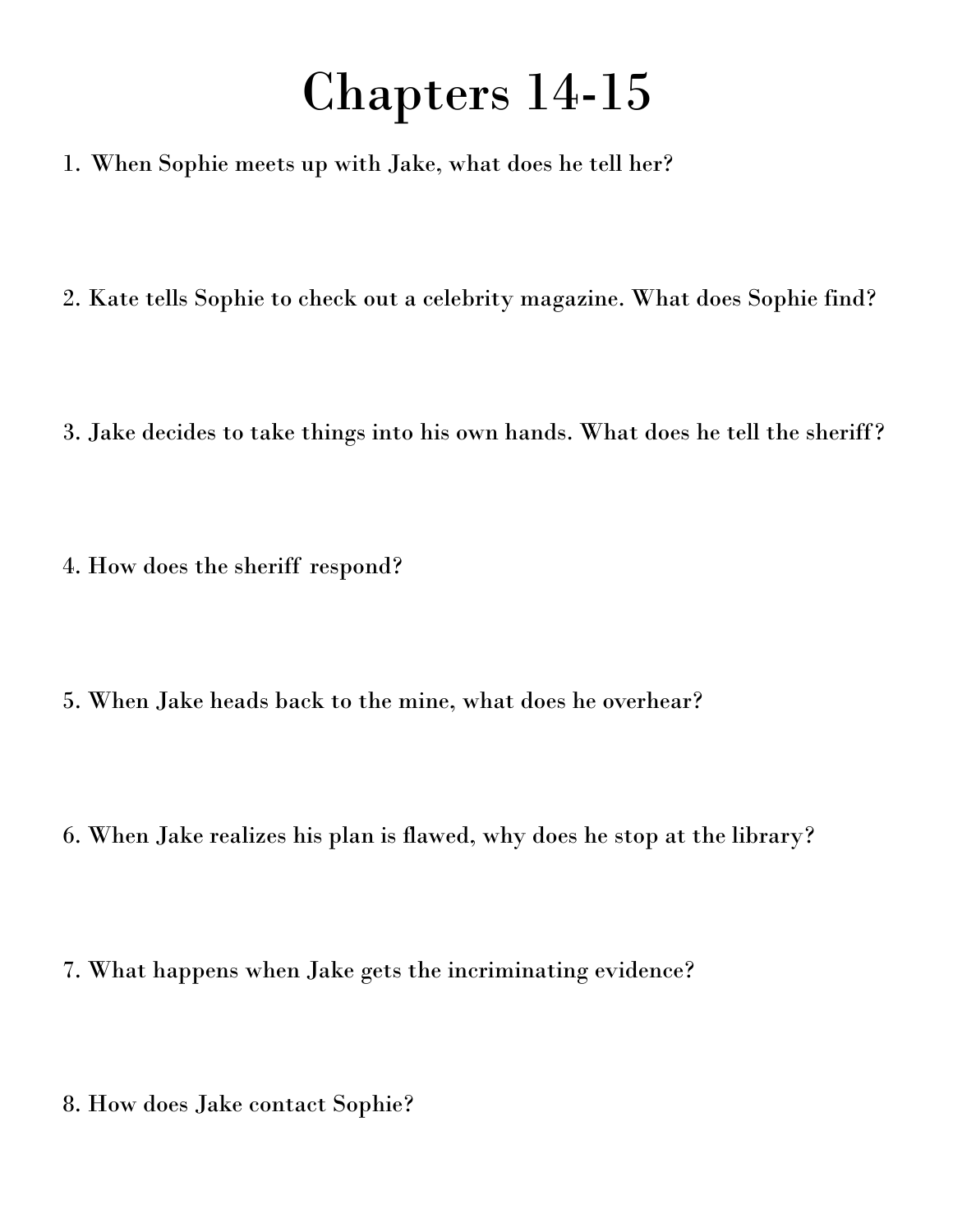# Chapters 16-17

- 1. What does Sophie see in the photograph that Jake sent her?
- 2. What does Sophie notice in the magazine photo?
- 3. When Sophie puzzles out the mystery, why doesn't she tell anyone?
- 4. What does Sophie decide to do in order to help?

5. Believing Sophie is not coming, Jake decides he has two options. What are they?

- 6. What does Jake realize the men don't know about how he got there?
- 7. What does Jake finally realize he wants for his life if he gets away?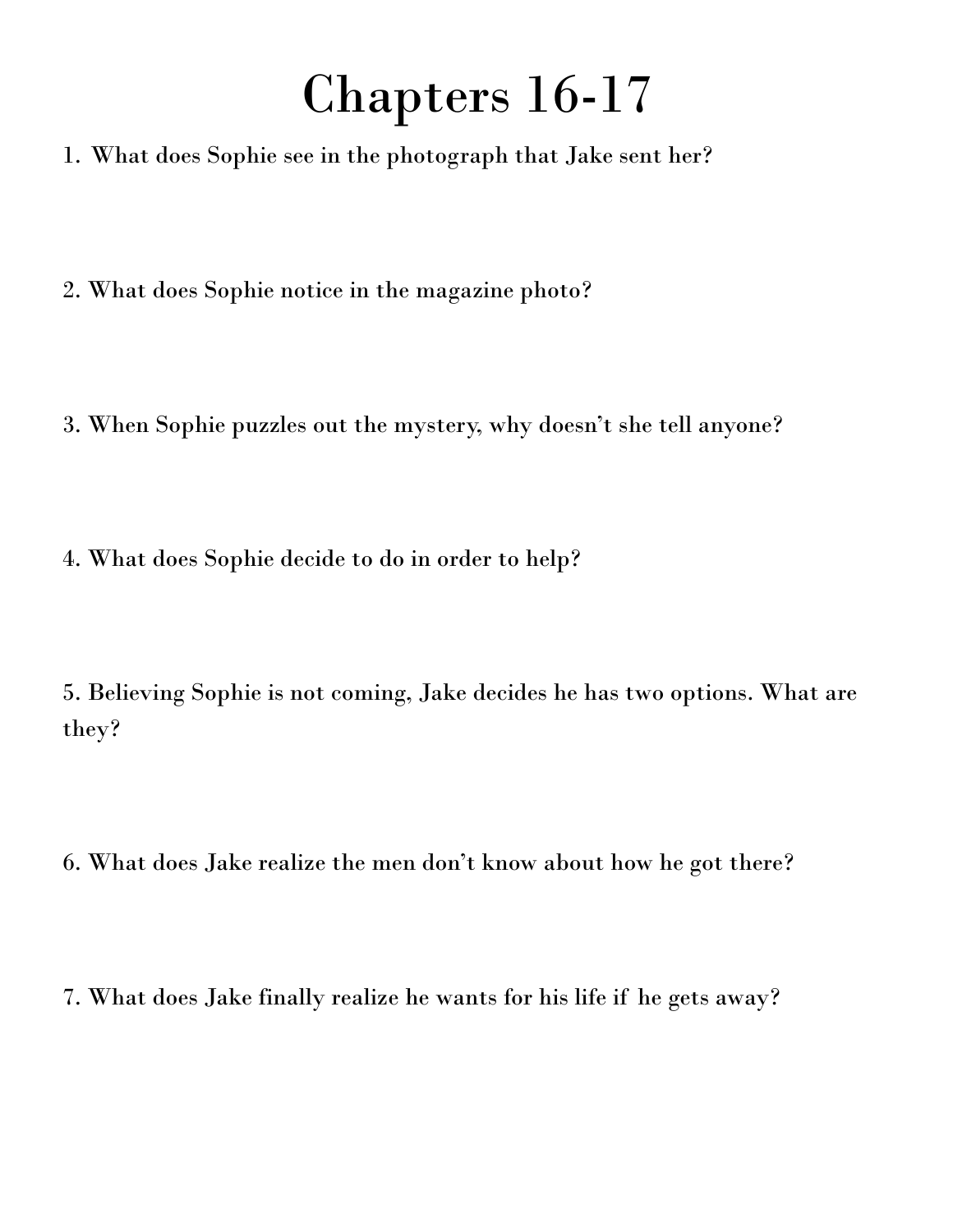### Chapters 18-20

- 1. When Sophie finds Jake, how does she create a distraction?
- 2. Jake has a unique way of getting away quickly. What does he do?
- 3. When they finally get to the library, what do they find?
- 4. Why is it hard for the sheriff to believe their story?
- 5. What does Jake realize about the people who were worried about him?
- 6. What is Jake's leading man move that Sophie asked for?

7. After the story is over, we find out that Father Scott has encouraged Jake to use the experience in a positive way. What has Jake begun to do?

8. What are your gifts and talents? How could you use them to help others?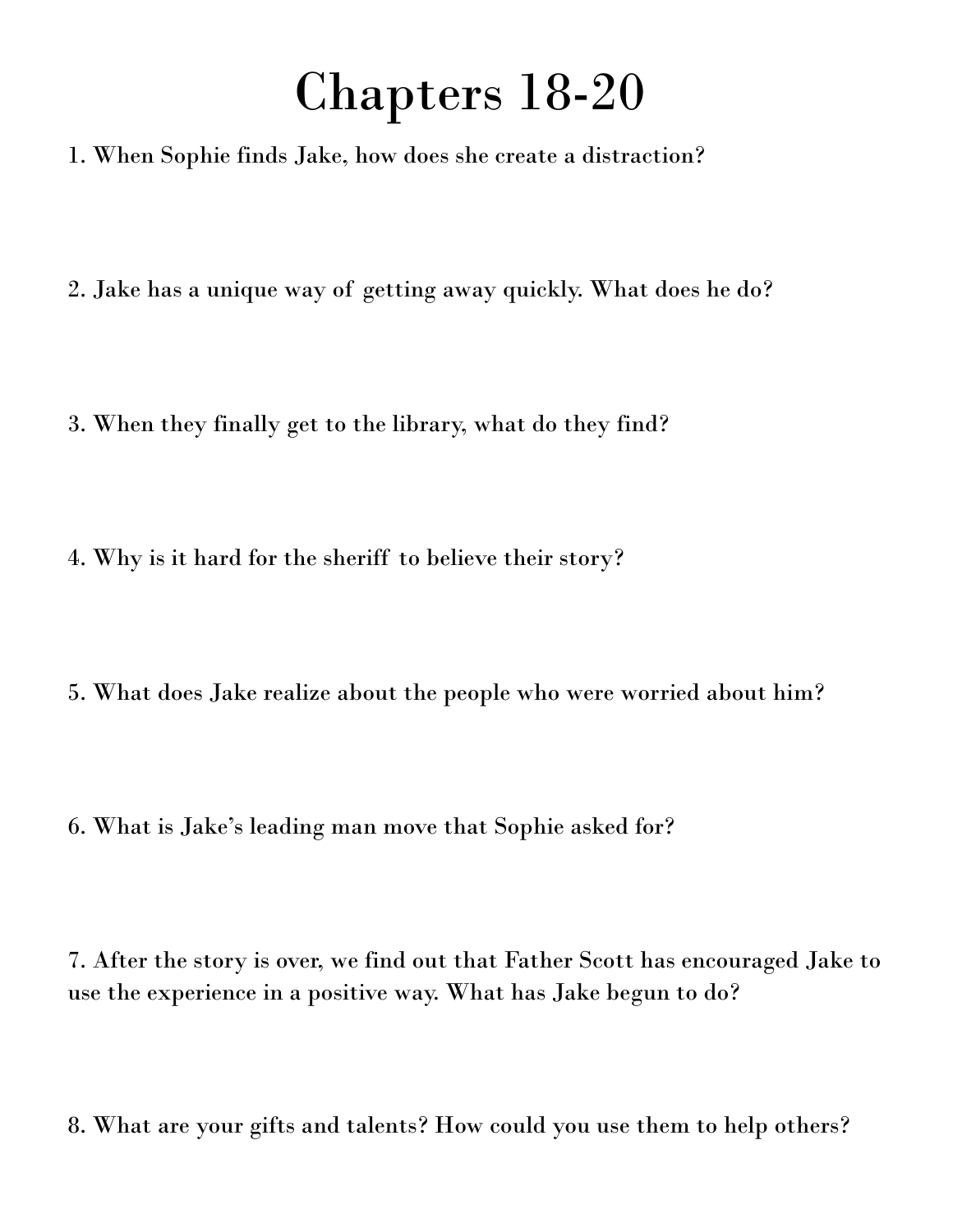## Chapters 1-2 Answers

#### 1. How does Jake feel about reporters?

Jake does not like reporters. He finds them annoying because, in his opinion, they ask dumb questions and sensationalize everything. He refers to them as a combination of Walkers, Talkers, and Stalkers.

#### 2. How does Jake feel about his move to Silver Springs?

Jake is not happy about the move. He'd rather his family had moved to Vail to be near his teammates, and use a private tutor to finish high school.

#### 3.What is Jake's plan to deal with this move?

Jake plans to stay at home and try to keep the peace by not arguing. He plans to not get involved with his new school, only put minimal efforts into his studies, and move out on his own when he graduates.

#### 4.Who were Jake's good childhood friends? Are they still friends?

Rick and Jon were his friends back in Kansas. They are no longer friends. After Jake returned from the Olympics the two boys stopped talking to him and refused to take his calls, turning the most exciting time of Jake's life into the loneliest.

#### 5. Is Sophie excited about her first day of school? Why or why not?

No. Sophie is annoyed that Jake has moved to Silver Springs, and that everyone is fawning over the sports superstar. She's frustrated that no one can see that he is arrogant and self-centered.

#### 6. Was Sophie a fan of Jake Taylor during the Olympics?

Yes. She loved watching him, and was intrigued by his incredible story, his good looks, and his tricks on the halfpipe. In fact, she read as many articles as possible about him.

#### 7. We find out a few reasons why Sophie changed her mind and doesn't like Jake. Can you name one?

Sophie received two driving tickets that she blames on Jake. One for speeding and one was for not stopping at a stop sign. She is still upset for the way he parked once, taking up two spaces, which caused her to park far away, step in a puddle, and ruin her new shoes. She also witnessed him acting annoyed when someone asked him for an autograph and photo.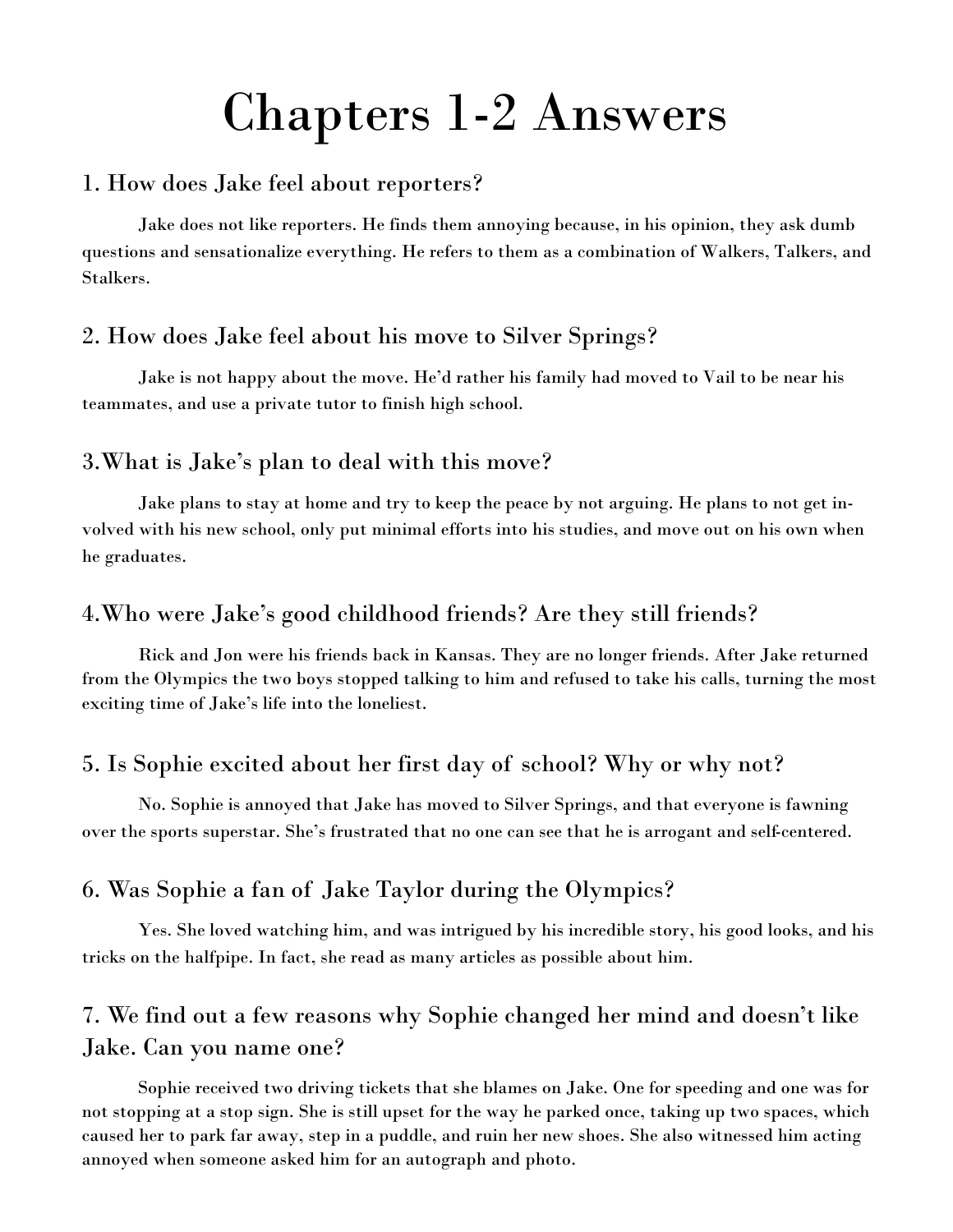### Chapters 3-4 Answers

#### 1. Mallory and her friends ask Jake about his hobbies. What does he realize?

Jake realizes that he doesn't have any hobbies. He has been so busy training that he hasn't done anything else, or had much free time. He can't even remember the last time he just hung out.

#### 2. Who does Jake refer to as the Ice Princess? Why?

Jake calls Sophie the Ice Princess because she has been glaring at him since he arrived. This is completely different from how all the other girls treat him.

#### 3. What do Jake and his parents argue about?

They argue because the principal has called to inform Jake's parents that after one week of school, Jake is failing.

#### 4. What odd thing does Sophie notice on her hike?

Sophie finds a large amount of dead fish in the pond.

#### 5. How did Claim Jumpers Creek get its name?

Claim Jumpers were people in the Old West who took over other people's property. The area near the creek was a place where Claim Jumpers would camp and wait for landowners to leave town.

#### 6. What does Jake ask Sophie to do for him?

Jake asks Sophie to do his math homework for him.

#### 7. What is Sophie's reaction?

At first, Sophie is offended and ready to tell Jake no. But then she decides this could be her chance to show everyone that he is not so great, but is a liar and a cheater.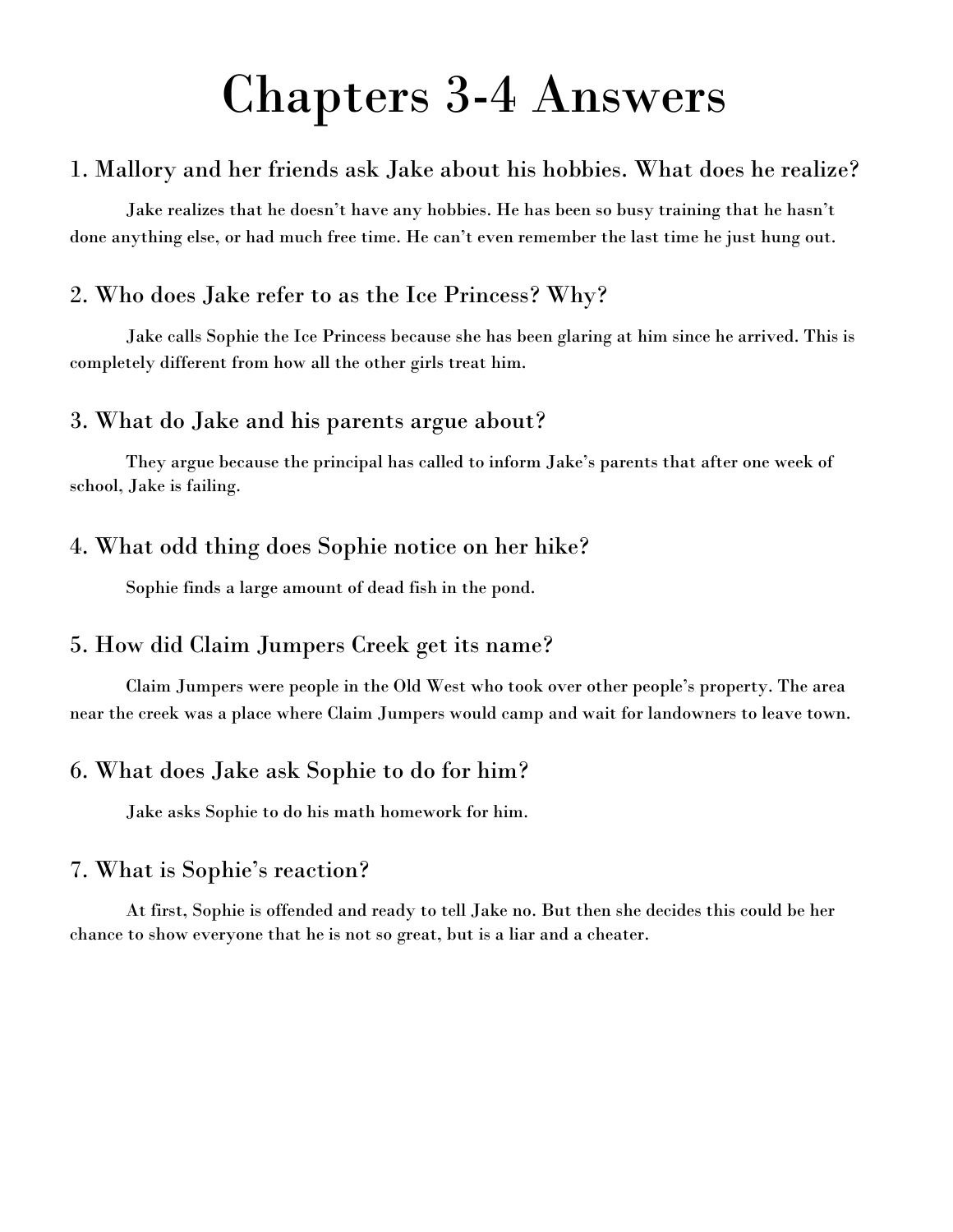### Chapters 5-6 Answers

#### 1. What event is Jake helping at?

Jake is driving to Copper Mountain to help at a Special Olympics event. His teammate Rachael has talked him into participating.

#### 2. How does Jake first feel about going to this event?

Jake's nervous. He thinks it sounds like a nice event, but he's not sure if it's for him. He's not sure how to talk to the kids, or how to act around them.

#### 3. What does Rachael tell him about her friend Emma?

A few years earlier, Emma began going to parties and began experimenting with drugs. Emma and some friends were driving through the mountains after a party and crashed. They all died.

#### 4. What does Jake realize about his life? What's his new plan?

Jake realizes that he doesn't have any hobbies, friends, or other interests besides snowboarding. He decides that he will try a little harder at school so he doesn't lose his snowboarding privileges.

#### 5. What does downtown Silver Springs resemble?

Silver Springs is an Old West mining town. It looks like something out of a Hollywood movie.

#### 6. What was the library building originally?

The library was the original mining company office.

#### 7. Where does Sophie take Jake? Why is it there?

Sophie takes Jake to the secret tunnel behind the library wall. She panicked when she thought he was being chased by the paparazzi and pulled him into the hiding spot. The original owner of the mine added the tunnels from his office to the mine so that he could check on his workers. The tunnel from the library to the far end of town was used during the Prohibition years to smuggle illegal items into town.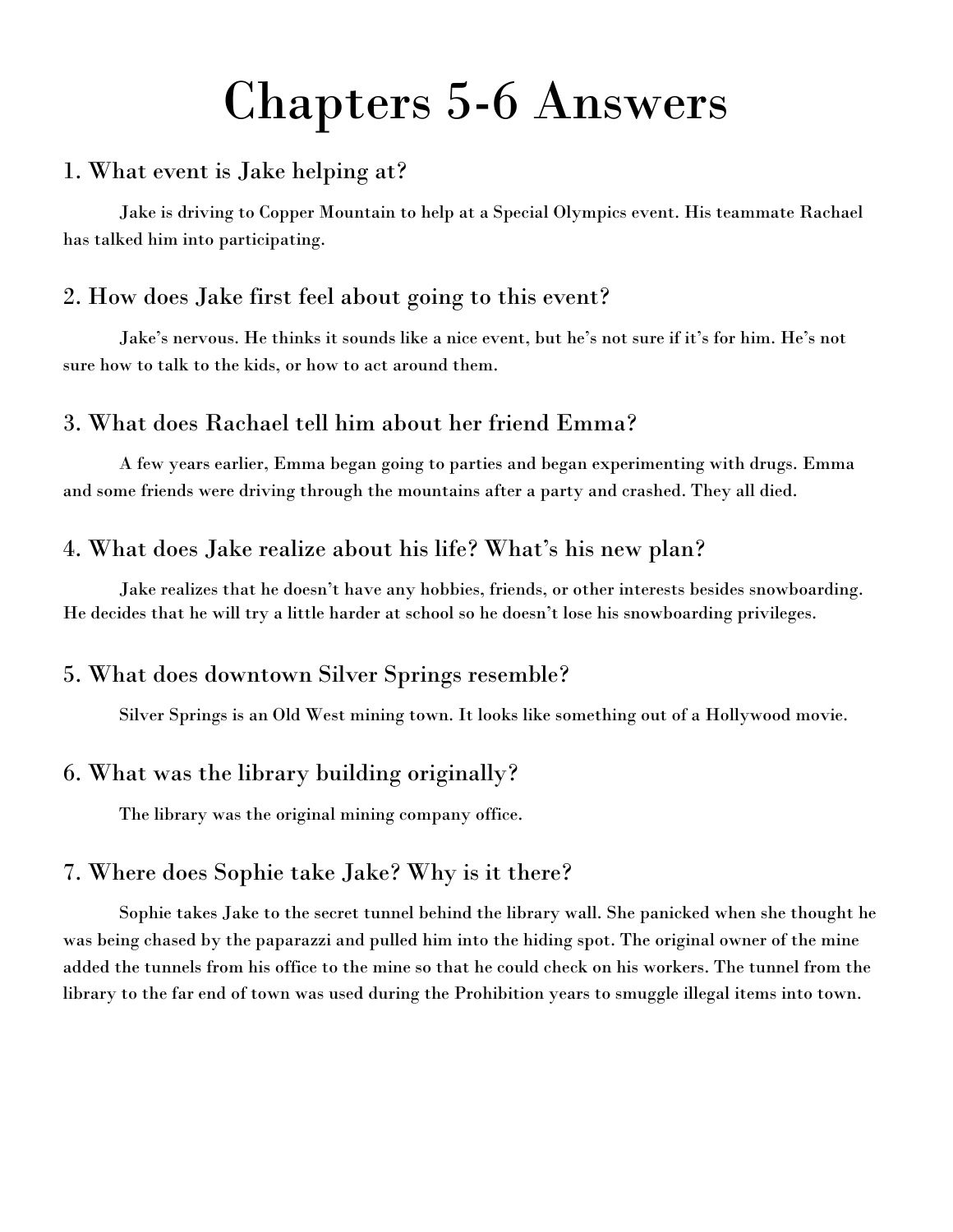### Chapters 7-8 Answers

#### 1. Jake and his mom are going on a trip. Where are they going and why?

Jake and his mom are going to California for some sponsorship events and to attend the Kids' Favorites Awards.

#### 2. At the ceremony and after-party, Jake meets some interesting people. Who is the only one he connects with?

The only person Jake meets who seems down to earth is an actor named Dante Foxx.

#### 3. While Jake is there, who does he think about? Is this surprising to him?

Jake thinks about Sophie. He thought he would connect with, and have so much in common with, the celebrities that were at the event but that wasn't the case.

#### 4. At the end of the evening, Jake's mom is concerned about something. What?

His mom was concerned about two girls, who are obviously on drugs, that were extremely flirtatious. The girls mention that Jake promised to party with them and then hand him a note. His mother also finds out he snuck out of the party.

#### 5. Who shows up at Sophie's house unexpectedly? Where does he want to go?

Jake shows up at Sophie's house on Saturday morning. He says he'd like her to be his tour guide and take him to the mine.

#### 6. How does Sophie convince herself that going with him is a good idea?

Sophie believes this is her opportunity to prove that Jake is not genuine and uses people.

#### 7.What is the piece of Old West history that Jake tells Sophie about?

Jake tells Sophie about the '49ers code that Dante Foxx shared with him. The code was something that prospectors used when they discovered gold. The prospectors would send letters back to their families that were filled with secret messages to describe where the strike could be found. They used this method so anyone who intercepted the message would not know where the gold could be found.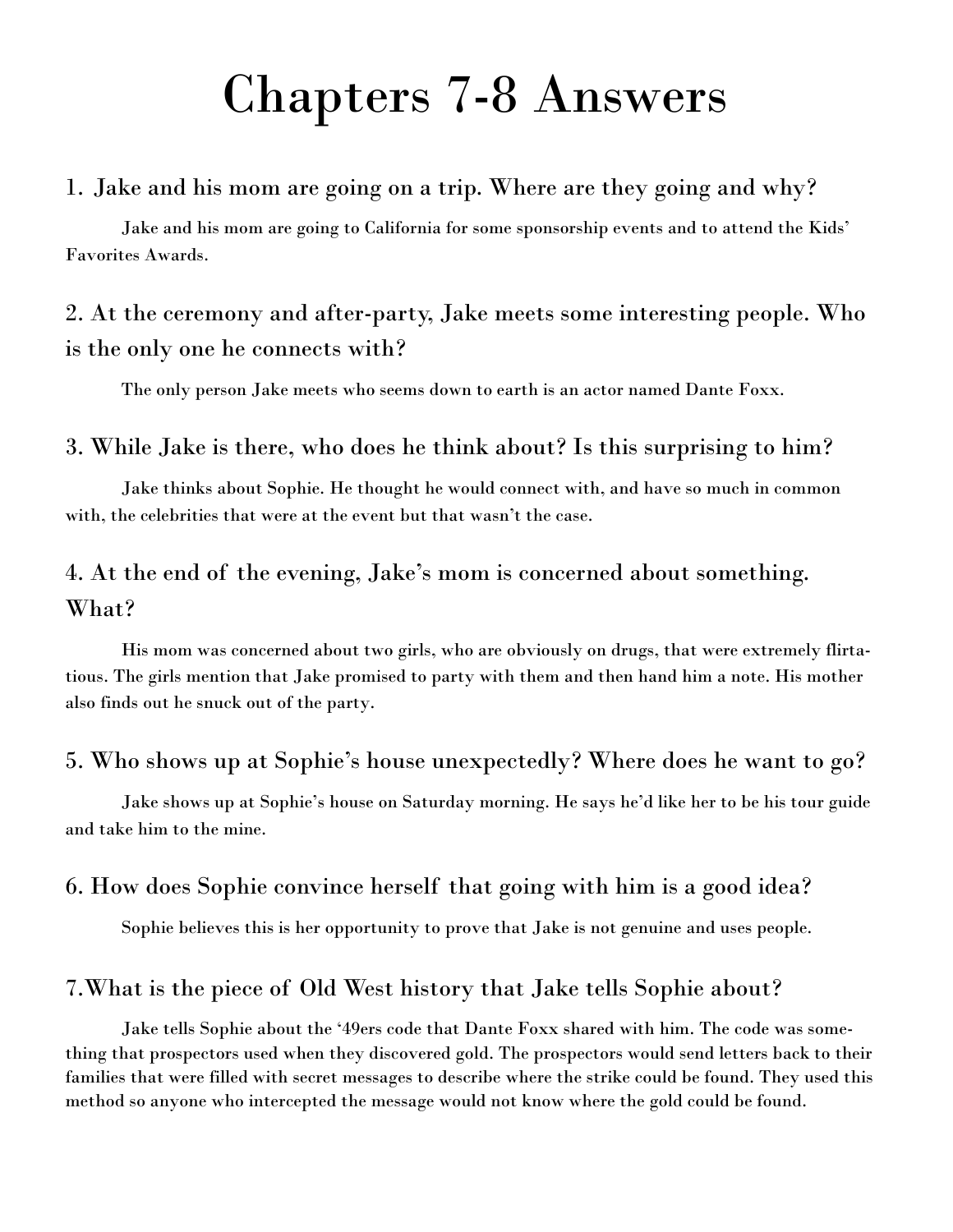### Chapters 9-10 Answers

#### 1. Where are Jake and his teammates?

Jake's team is spending the day at Breckenridge ski resort. The team was invited to try out the new snowboarding park.

#### 2. Jake is surprised to see Sophie there. What does he teach her to do?

Jake gives Sophie a snowboarding lesson.

#### 3. How did the town of Breckenridge get it's name?

The town was named after the vice president at the time, John Breckinridge. When the Civil War broke out, the vice president joined the Confederate Army. The town was embarrassed and slightly changed the spelling of the town.

#### 4. What is the name of Jake's signature snowboarding move? Why is it named that?

Jake's mom calls the "blindside" his signature move. Because of the rotation of the trick, the rider is unable to spot the landing.

#### 5. Kate confronts Sophie about something. What is it?

Kate finds out that Sophie went to the mine with Jake but didn't tell her about it.

#### 6. What does Deputy Grady give to Sophie?

Deputy Grady gives Sophie a printout of 4-wheel drive trails around the area.

#### 7. How does Sophie occupy her time while Jake is away?

Sophie decides to investigate the mysterious death of animals around the area. She gathers soil and water samples, as well as a dead bunny to send to a lab in Denver. She is hoping to write an article about contamination from the mine to help her get into a good journalism school.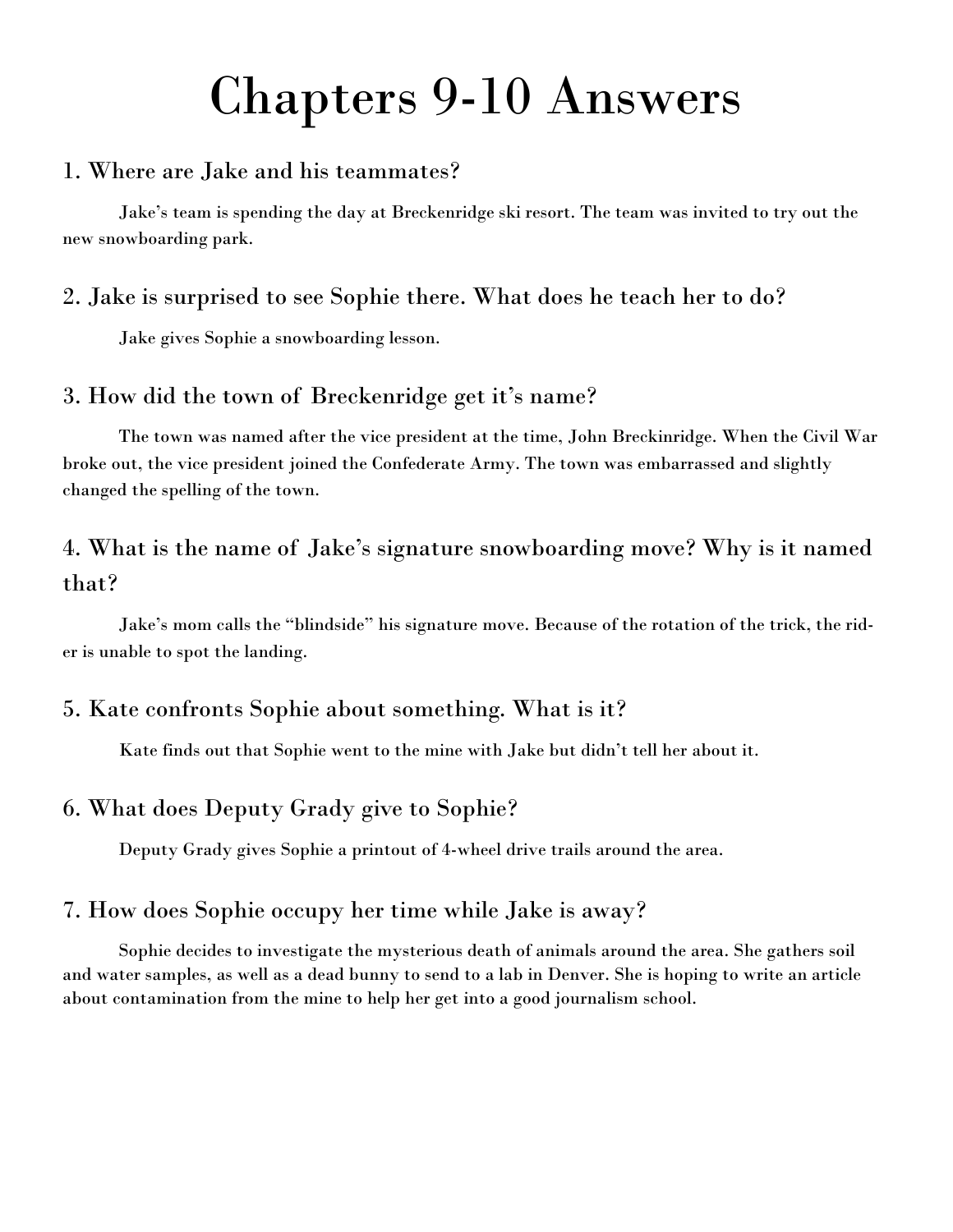### Chapters 11-13 Answers

#### 1. What happened during Jake's week of training?

Jake's week of training went badly. He kept trying a new trick but could never quite get it. A camera crew was there and captured the failed attempts. The footage was later aired on a sports channel.

#### 2. What happened while Jake was hiking to the mine?

While Jake was up at the mine, someone slashed all of his tires and left a note: *Keep your nose out of our business*.

#### 3. Why do Jake and Sophie decide to go back to the mine?

When Sophie hears about what happened to Jake's jeep, she wants to investigate.

#### 4. How does Sophie describe how God talks to her?

Sophie believes that the little thoughts that pop into her head are God's way of guiding her.

#### 5. What happens on Jake's drive home from Sophie's house?

Jake is pulled over by Deputy Grady for speeding. The deputy searches the jeep and finds marijuana.

#### 6. What is the fallout from the scandal? What is Sophie's reaction?

Jake overhears his parents questioning the possibility that the drugs were his. His position on the team is in jeopardy. His sponsors might drop him. Sophie believes him.

#### 7. What does Jake figure out?

Jake figures out that Deputy Grady is up to something. Jake overhears the deputy saying that he planted the drugs in Jake's jeep. Jake realizes that the deputy is involved in the drug operation plaguing the area.

#### 8. What does Jake decide to do?

Jake knows he must tell Sheriff Miller what he learned, but the sheriff is out of town. In the meantime, Jake's worried about Sophie investigating. He decides he needs to end things with her in order to keep her safe.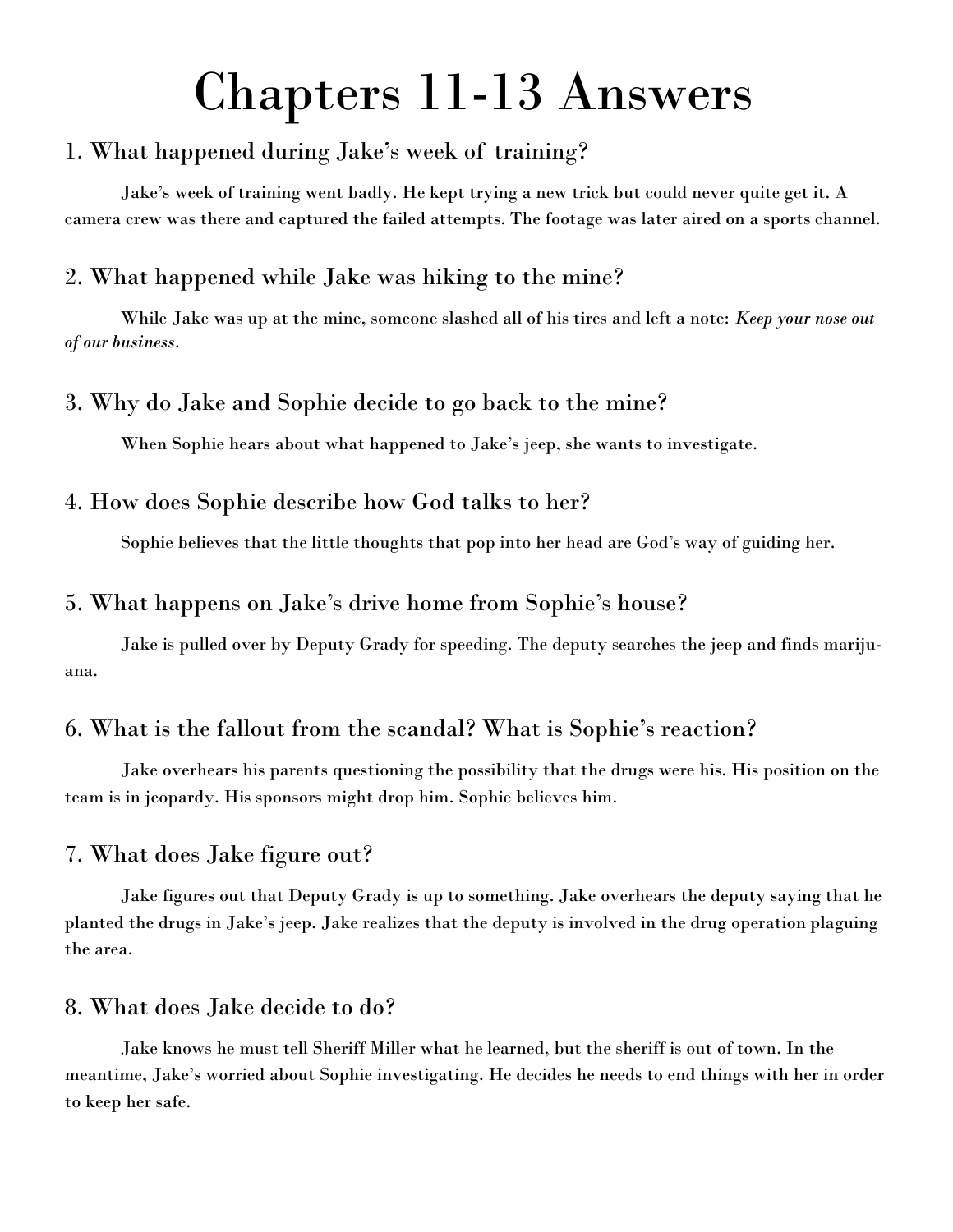### Chapters 14-15 Answers

#### 1. When Sophie meets up with Jake, what does he tell her?

Jake informs Sophie that he doesn't want to see her anymore. He tells her that the only reason he was hanging out with her was because of a bet he had with Chad.

#### 2. Kate tells Sophie to check out a celebrity magazine. What does Sophie find?

In the magazine is a photo of Sophie up at the mine. The accompanying article implies that Sophie is responsible for distracting Jake and his recent difficulties in training.

#### 3. Jake decides to take things into his own hands. What does he tell the sheriff?

Jake tells Sheriff Miller his suspicions about Deputy Grady.

#### 4. How does the sheriff respond?

Sheriff Miller doesn't believe Jake. The sheriff actually tells Deputy Grady about Jake's accusations.

#### 5. When Jake heads back to the mine, what does he overhear?

Jake hears the men discussing moving the drugs to a different location. They state that they are unable to move them right now because of an approaching storm.

#### 6. When Jake realizes his plan is flawed, why does he stop at the library?

Jake had hoped to sneak back up to the mine and record the illegal operation, but with a snowstorm on the way, he realizes his footprints would be seen. He knows he can't hike up the trail to the mine. When he remembers Sophie mentioning the tunnels that run between the library and the mine, he decides to approach from the inside. He goes to the library to take the key for the library door so he can sneak back in during the middle of the night.

#### 7. What happens when Jake gets the incriminating evidence?

Jake records the area and takes some still photos of the evidence. Before he can sneak away, Deputy Grady captures him.

#### 8. How does Jake contact Sophie?

Jake manages to text Sophie with a '49ers coded message.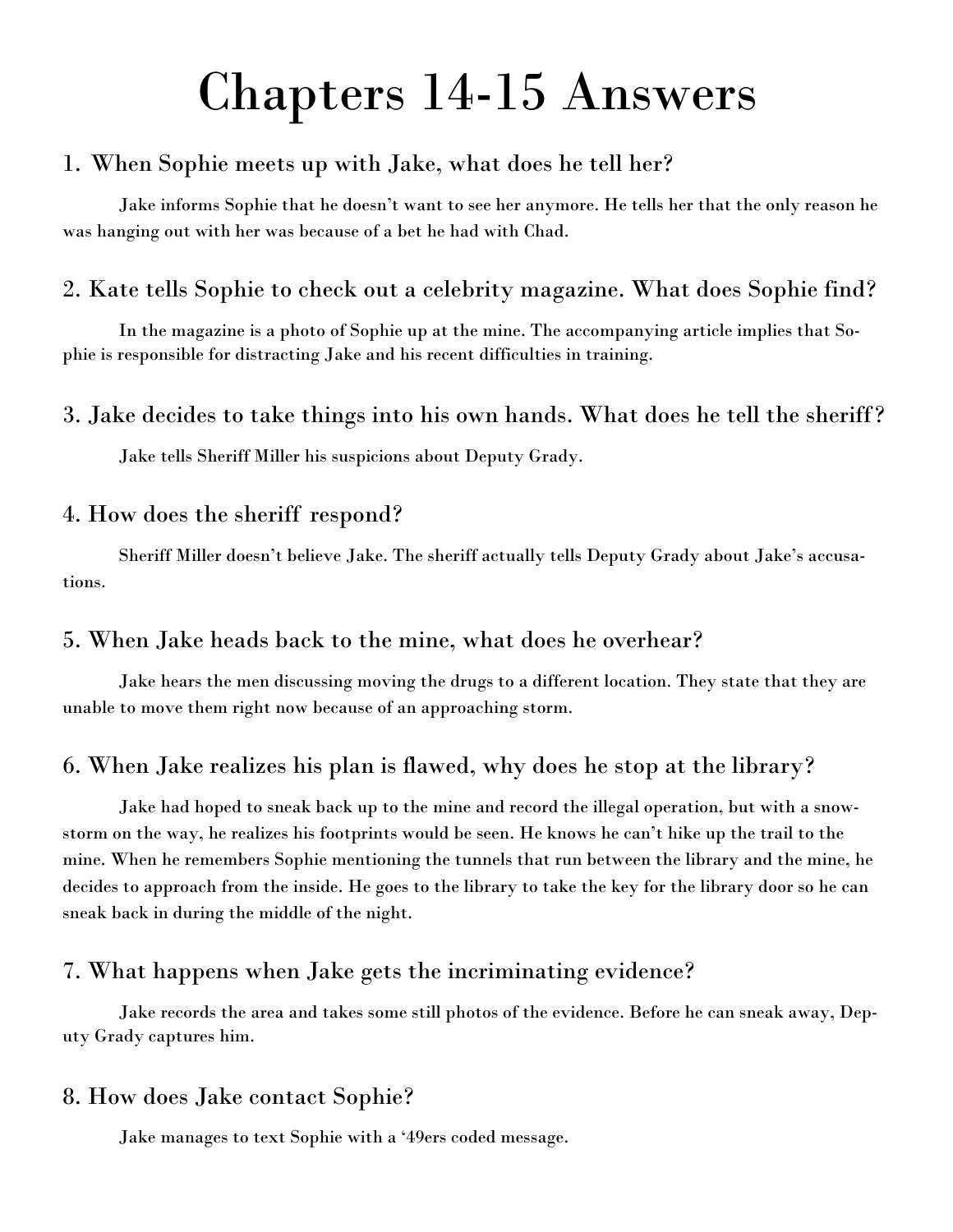### Chapters 16-17 Answers

#### 1. What does Sophie see in the photograph Jake sent her?

At first Sophie thinks the image is blank, but after enhancing it, she realizes that it is actually a photo of boxes piled on top of each other against a dark wall.

#### 2. What does Sophie notice in the magazine photo?

After a closer look, Sophie realizes that sunlight is shining off a new silver chain and lock. She is positive that those were not there a few months back when she took photos of the area.

#### 3. When Sophie puzzles out the mystery, why doesn't she tell anyone?

Sophie's afraid that no one will believe her, or that they might contact the sheriff about her theory, who in turn would tell Deputy Grady, further endangering Jake.

#### 4. What does Sophie decide to do in order to help?

Sophie decides to face her fears and go check out the tunnels to see if Jake really did go there.

#### 5. Believing Sophie is not coming, Jake decides he has two options. What are they?

Jake can either make a break for it outside when his hands and feet are free, but have to deal with three feet of snow and men with guns. Or, he can attempt to escape into the pitch-black tunnel with his arms and legs bound.

#### 6. What does Jake realize the men don't know about how he got there?

Jake realizes that the men might not know about the tunnels, which could give him an advantage.

#### 7. What does Jake finally realize he wants for his life if he gets away?

Jake realizes he has been an egotistical jerk. He understands that the most important things in life are God, his parents, and his friends. He also sees that everything is a gift that can be gone in an instant, and that he shouldn't think only of himself.